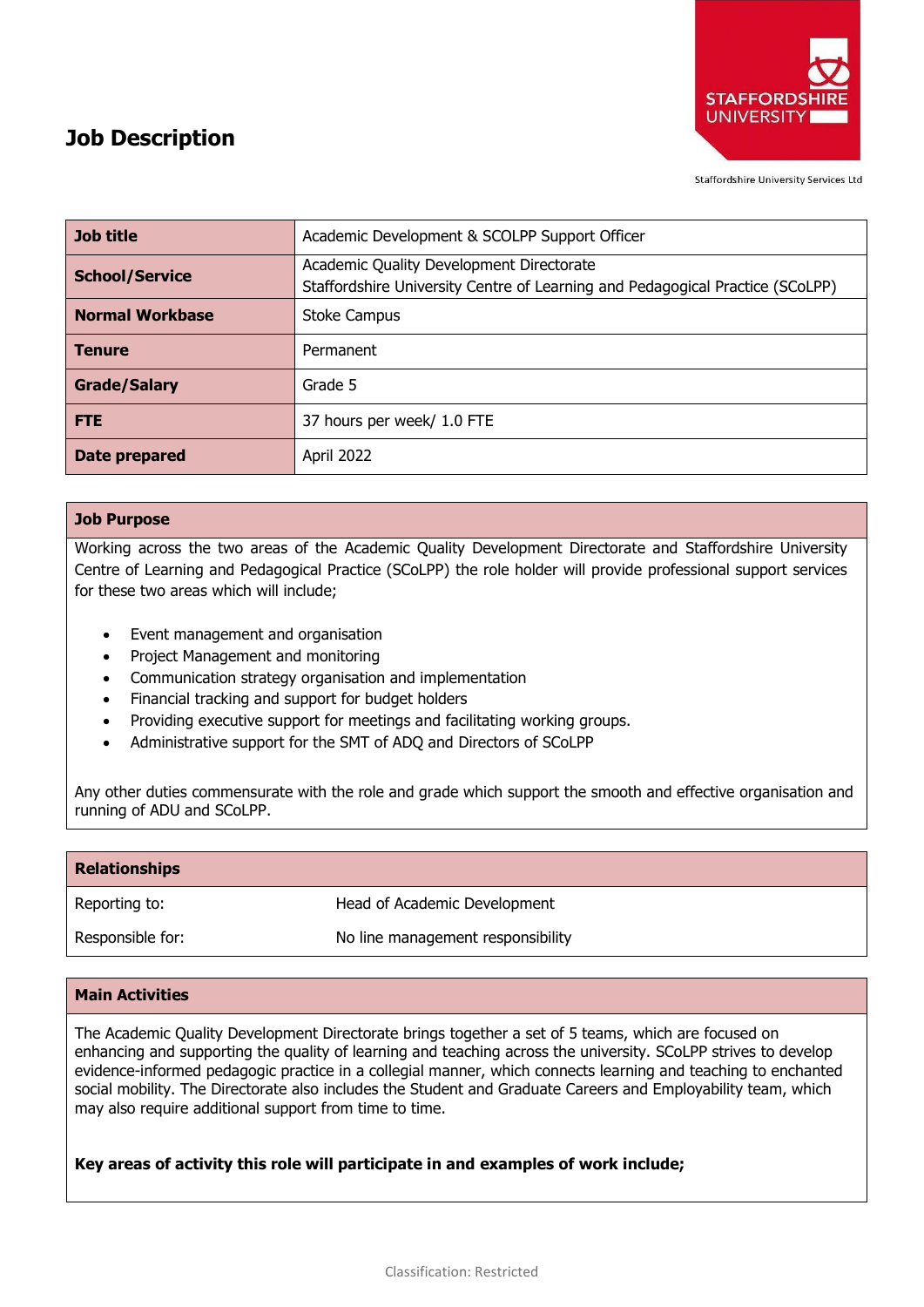### • **Event management and organisation**

- o Planning and developing events, at the direction of AQD and SCoLPP leadership, scheduling of training and events both online and in person.
- $\circ$  Maintaining records of training attendance, and data entry of this into university systems are required.
- $\circ$  Managing generic inboxes, to provide frontline support to requests for information and advice, referring this on to colleagues in AQD/SCoLPP.
- $\circ$  Support the maintenance and updating of the AOD/SCoLPP intranet service, ensuing resources are up to date, accurate and updated according to the AQD/SCoLPP comms plans.

## • **Project Management and monitoring**

- To provide project management support for AQD and SCoLPP senior staff as needed to support either the delivery of key projects or core functions of these two teams.
- $\circ$  Developing and maintaining project tracking and milestone monitoring tools ensuring these are regular updated by staff to help leadership maintain overnight of the holistic picture of work in AQD/SCoLPP.
- $\circ$  Monitor and maintaining ADAQDQ/SCoLPP calendars of activity ensuring that staff are clear about who 'owns' areas of activity and that these are supported and coordinated to completion in line with milestones.

## • **Communication strategy organisation and implementation**

- $\circ$  Support the development and implementation of communications plans for AOD and SCoLPP
- $\circ$  Updating the AQD/SCoLPP website with content and ensuring that the website is maintained and up to date in line with comms plan standard operating procedures.
- $\circ$  Supporting the collation development and dissemination of AOD/SCoLPP annual reports
- $\circ$  Management of Social media accounts and supporting and developing new tools and mechanism of communication, such as Blogs, Live Tweeting, Podcast and broadcasting events to raise the profile internally and externally of AQD/SCoLPP

# • **Financial tracking and support for budget holders**

- $\circ$  To be a purchase card holder, and to raise purchase orders on behalf of the leadership teams for AQD and SCoLPP, developing appropriate administrative systems and maintaining these to track purchasing.
- o To monitor budget activity and expenditure, and provide reports to the senior leadership of AQD/SCoLPP
- $\circ$  Support budget holders to report on their work and expenditure, such as completing returns to external bodies on project expenditure.
- o Liaise with finance and reconcile financial records

# • **Providing executive support for meetings and facilitating working groups.**

Following the direction of AQD/SCoLPP senior leadership the role holder will follow and implement processes and procedures, which could include:

- $\circ$  Maintaining the standards of committee documents, supporting and scheduling the committee calendar, tracking the review of policies and committee structures (such as terms of reference) within AQD/SCoLPP.
- o Minuting and providing secretariat as required, to working groups/SMT meetings and project committees
- $\circ$  Minuting and providing secretariat to any other ad hoc or new and emerging committee/group work commensurate with the role.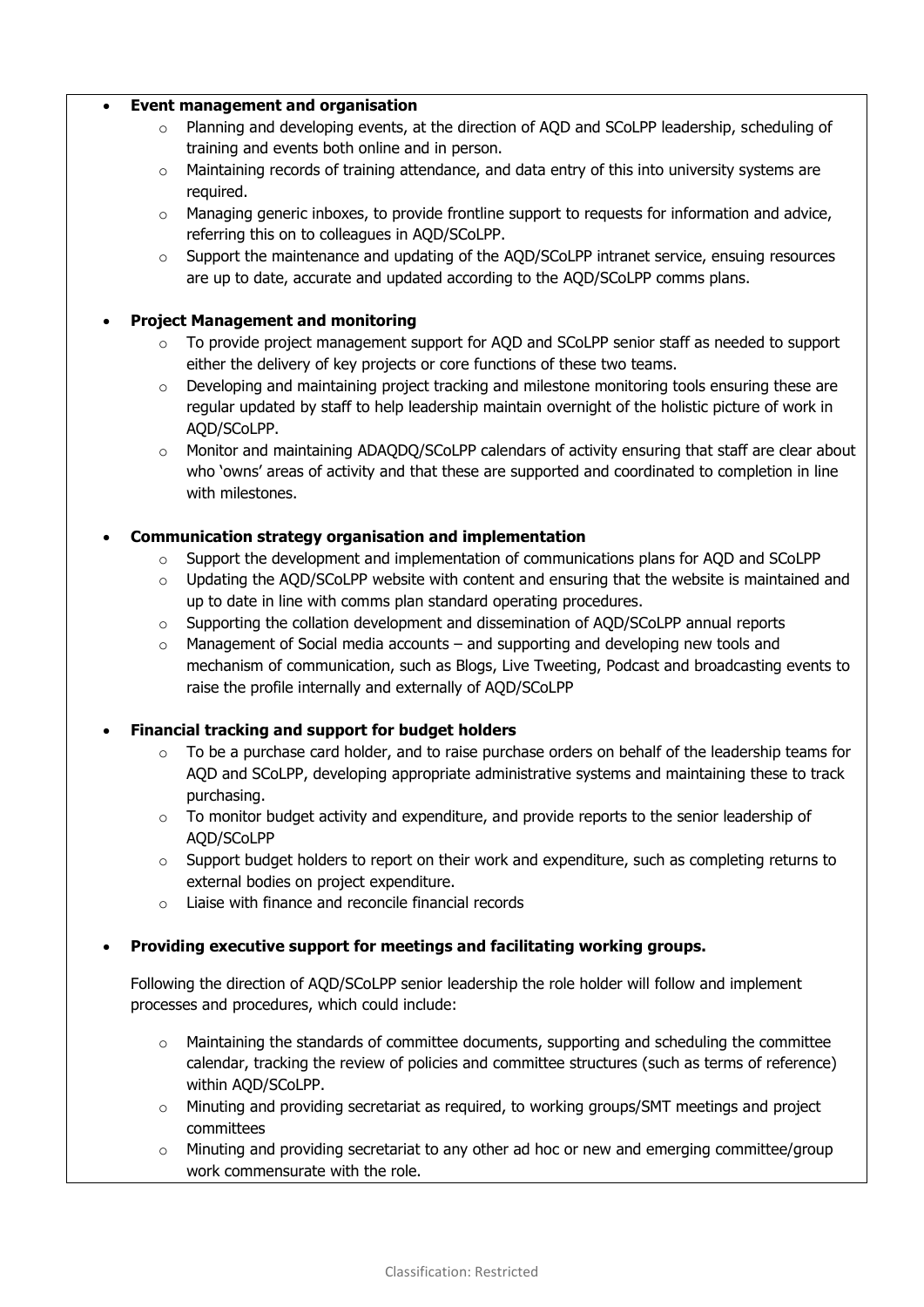- $\circ$  Being the facilitating officer for workshops and events within AOD/SCoLPP or their sub areas to build capacity when needed, such as Course Design Sprints – our process for the development and validation of new and revalidated courses.
- **Administrative support for the AQD SMT and Directors of AQD and SCoLPP**
	- $\circ$  To be the main point of contact for management and carry out key SCoLPP/AOD functions such as sickness absence reporting.
	- $\circ$  Booking travel and accommodation for staff in line with needs and university guidelines.
	- o Being a diary organisational contact for the SMT of AQD and Directors of AQD and SCoLPP.
	- o Any other duties commensurate with the grade and supporting operational effectiveness.
- The role holder is required to minimise environmental impact in the performance of their role and to actively contribute to the delivery of the University's Environmental Sustainability Policy
- To undertake other such responsibilities as may reasonably be required

#### **Special Conditions**

The role holder will be required to travel between sites from time to time in a cost-effective manner, which may be by car. This will include potential travel to London and Stafford to deliver relevant services at these locations.

#### **Professional Development**

The organisation is keen to support staff in achieving high standards and will expect continuous professional development to ensure up to date knowledge and technical skills in related areas.

#### **Variation to Job Description**

The employer reserves the right to vary the duties and responsibilities of its employees within the general conditions of the Scheme of pay and conditions and employment related matters. Thus it must be appreciated that the duties and responsibilities outlined above may be altered as the changing needs of the service may require.

#### **Conditions of Service**

You will be employed by Staffordshire University Services Limited.

Staffordshire University Services Limited is a wholly owned subsidiary company of Staffordshire University which recruits and provides both academic and professional support staff to the University. You will be subject to Staffordshire University's policies and procedures and will be eligible to participate in the Staffordshire University Pension Scheme.